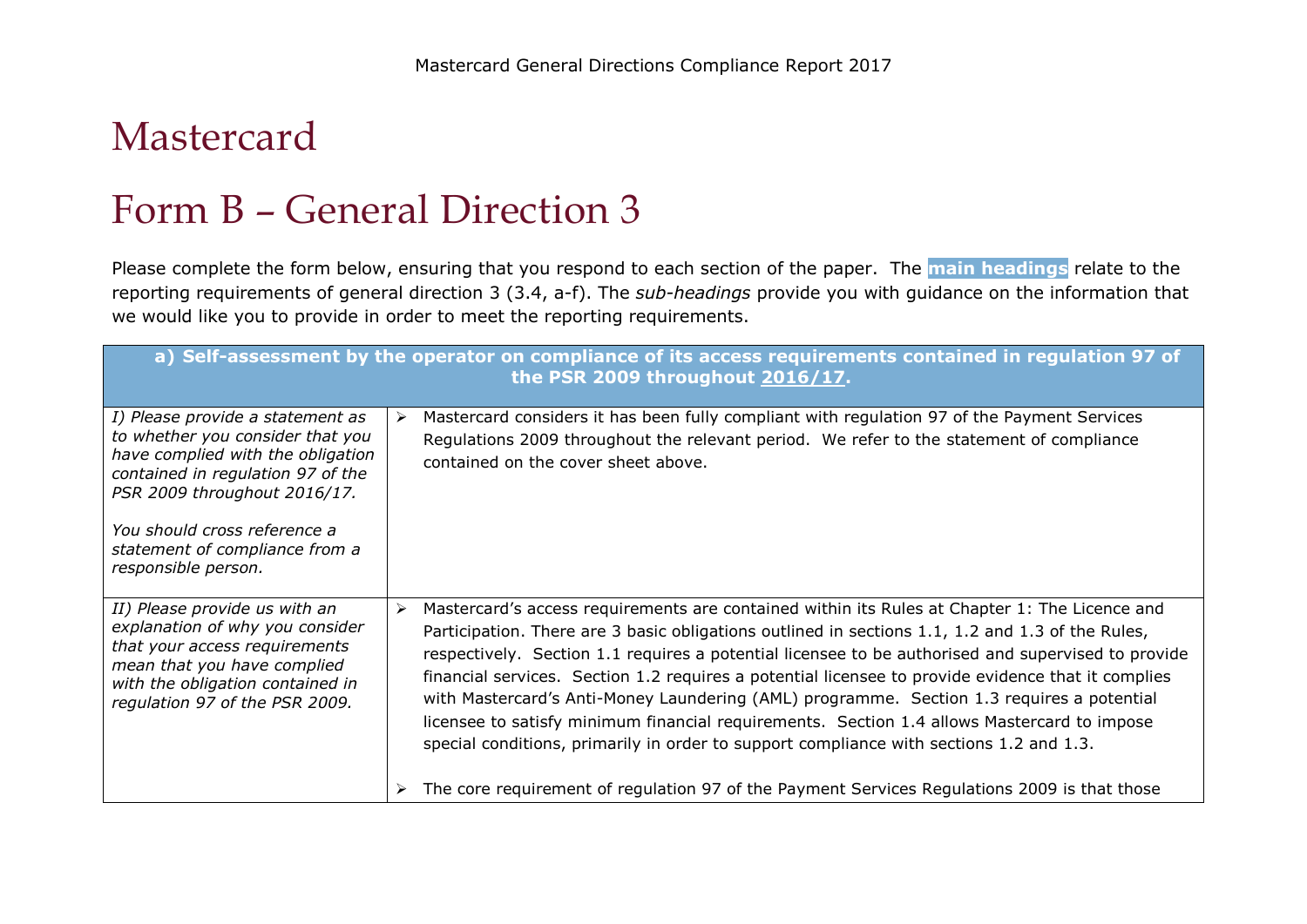| access requirements should be objective, proportionate and non-discriminatory. We will briefly<br>address each in turn in order to demonstrate how the relevant Rules demonstrably comply with<br>those requirements both in terms of how they are drafted and how they are applied.                                                                                                                                                                                                                                                                                                                                                              |
|---------------------------------------------------------------------------------------------------------------------------------------------------------------------------------------------------------------------------------------------------------------------------------------------------------------------------------------------------------------------------------------------------------------------------------------------------------------------------------------------------------------------------------------------------------------------------------------------------------------------------------------------------|
| <b>Objective</b><br>Mastercard's access requirements are objectively justifiable both in terms of their conditions and the<br>manner in which they are applied.                                                                                                                                                                                                                                                                                                                                                                                                                                                                                   |
| The section 1.1 requirement to be authorised to provide financial services is necessary minimum legal<br>requirement.                                                                                                                                                                                                                                                                                                                                                                                                                                                                                                                             |
| The section 1.2 requirement to demonstrate compliance with Mastercard's AML programme is<br>similarly a necessary minimum designed to protect both Mastercard and the potential licensee.                                                                                                                                                                                                                                                                                                                                                                                                                                                         |
| The section 1.3 requirement to satisfy minimum financial requirements is essential to support<br>Mastercard's settlement guarantee, which is the core element of the services provided by Mastercard<br>and the basis for the engagement of all parties.                                                                                                                                                                                                                                                                                                                                                                                          |
| Section 1.4 allows Mastercard to require potential licensees to provide collateral, which is the<br>essential means by which merchants can be protected and be assured of receiving payment.                                                                                                                                                                                                                                                                                                                                                                                                                                                      |
| Proportionate<br>As outlined above, the requirements in section 1 are necessary basic conditions without which<br>Mastercard would be unable to provide its services, with the result that consumers, merchants and<br>the integrity of the payment system would not be adequately protected. As such, they are entirely<br>proportionate to the significant risk of harm which they are specifically designed to address. They are<br>carefully targeted at the highlighted risks and do not impose any broader obligations than necessary<br>which might otherwise unjustifiably benefit Mastercard or adversely affect the potential licensee. |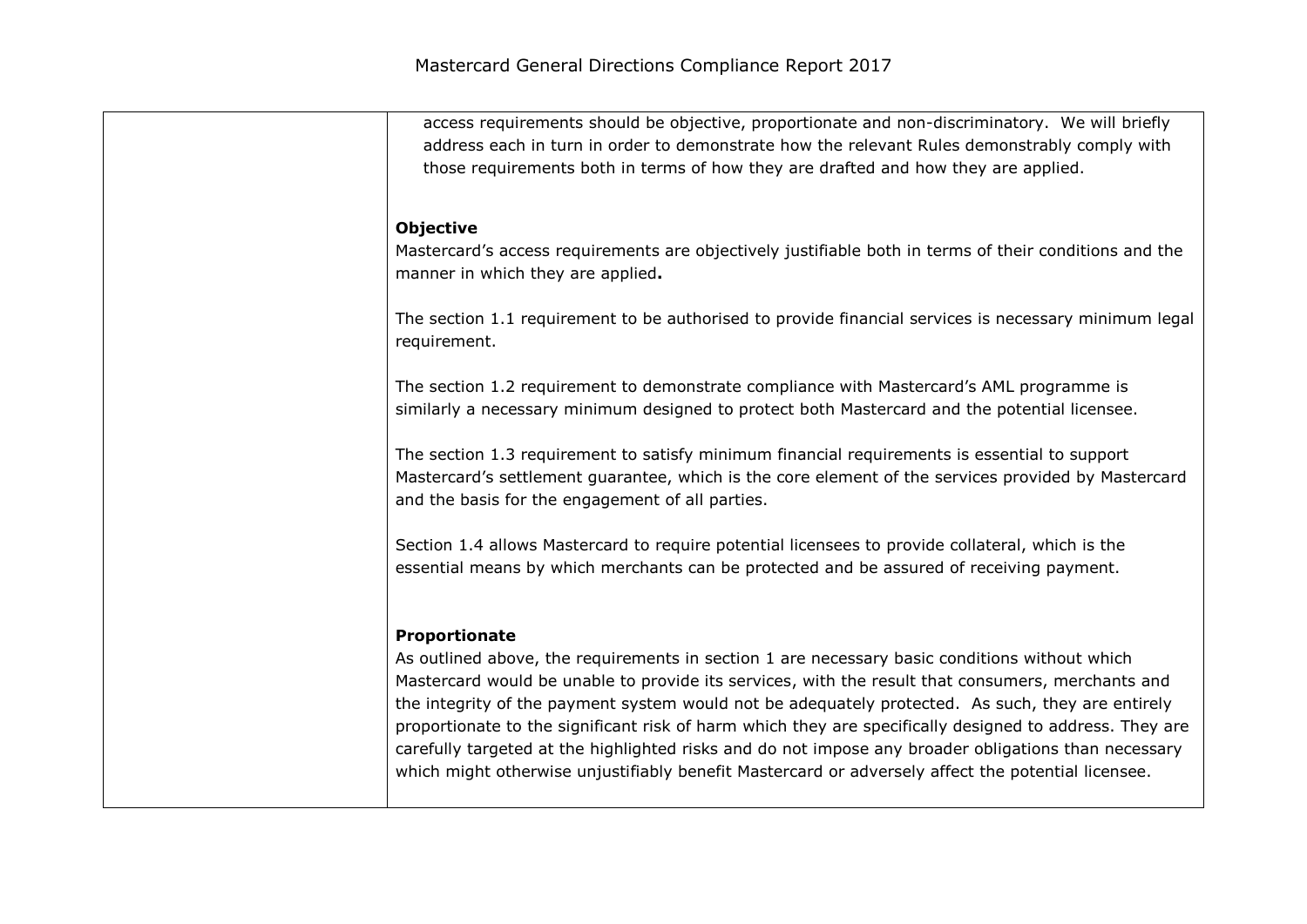|                                                                                                                                                                                                                                                                                                                                       | <b>Non-Discriminatory</b>                                                                                                                                                                                                                                                                                                                                                                                                                                                                                                                                                                                                                   |
|---------------------------------------------------------------------------------------------------------------------------------------------------------------------------------------------------------------------------------------------------------------------------------------------------------------------------------------|---------------------------------------------------------------------------------------------------------------------------------------------------------------------------------------------------------------------------------------------------------------------------------------------------------------------------------------------------------------------------------------------------------------------------------------------------------------------------------------------------------------------------------------------------------------------------------------------------------------------------------------------|
|                                                                                                                                                                                                                                                                                                                                       | The requirements in section 1 are applied consistently to all potential licensees. Inevitably, the<br>outcomes will be determined on a case by case basis, but differing outcomes result from the different<br>circumstances of each applicant e.g. its financial status or provision of adequate evidence of AML<br>compliance. They do not result from differences in how Mastercard applies the requirements. In<br>addition, the requirements are not drafted in such a way as to favour one type of potential licensee<br>over another. As explained above, they are objectively justifiable and proportionate on their own<br>merits. |
| III) Please highlight any changes<br>that have been made to the<br>access requirements over<br>2016/17. Where changes have<br>been made, please explain how<br>they better meet the obligation<br>contained in regulation 97 of the<br>PSR 2009 and how they<br>addressed any relevant concerns<br>or focus areas we have identified. | Mastercard has made no changes to its access requirements, compared with the previous year.                                                                                                                                                                                                                                                                                                                                                                                                                                                                                                                                                 |
|                                                                                                                                                                                                                                                                                                                                       | As confirmed in section (c) below, Mastercard has received no representations or requests for its<br>access requirements to be changed.                                                                                                                                                                                                                                                                                                                                                                                                                                                                                                     |
|                                                                                                                                                                                                                                                                                                                                       | Mastercard also carefully reviewed the PSR's "Access and governance report on payment<br>➤<br>systems: update on progress and areas for ongoing focus" published in March 2017 and noted<br>that it focussed only on the interbank payment systems and improvements required from those<br>scheme operators.                                                                                                                                                                                                                                                                                                                                |
|                                                                                                                                                                                                                                                                                                                                       | Mastercard also carefully reviewed the accompanying "Annex: The operators' progress in 2016",<br>➤<br>which included a summary of Mastercard's 2016 compliance report, in which we stated that we<br>had not identified any future areas of work in relation to access requirements. We noted the<br>PSR's conclusion that Mastercard has "shown good progress since our last report in 2015" and<br>that it had identified no 'Next steps' or areas in which further focus or improvement was required.                                                                                                                                    |
|                                                                                                                                                                                                                                                                                                                                       | Mastercard welcomes the PSR's endorsement of its access provision and agrees that no changes<br>➤<br>are required at this time.                                                                                                                                                                                                                                                                                                                                                                                                                                                                                                             |
|                                                                                                                                                                                                                                                                                                                                       | b) Details of all occasions in 2016/17 when an expression of interest in potentially securing direct access or<br>direct technical access has been made and details of the operator's response to, and outcome of, such                                                                                                                                                                                                                                                                                                                                                                                                                     |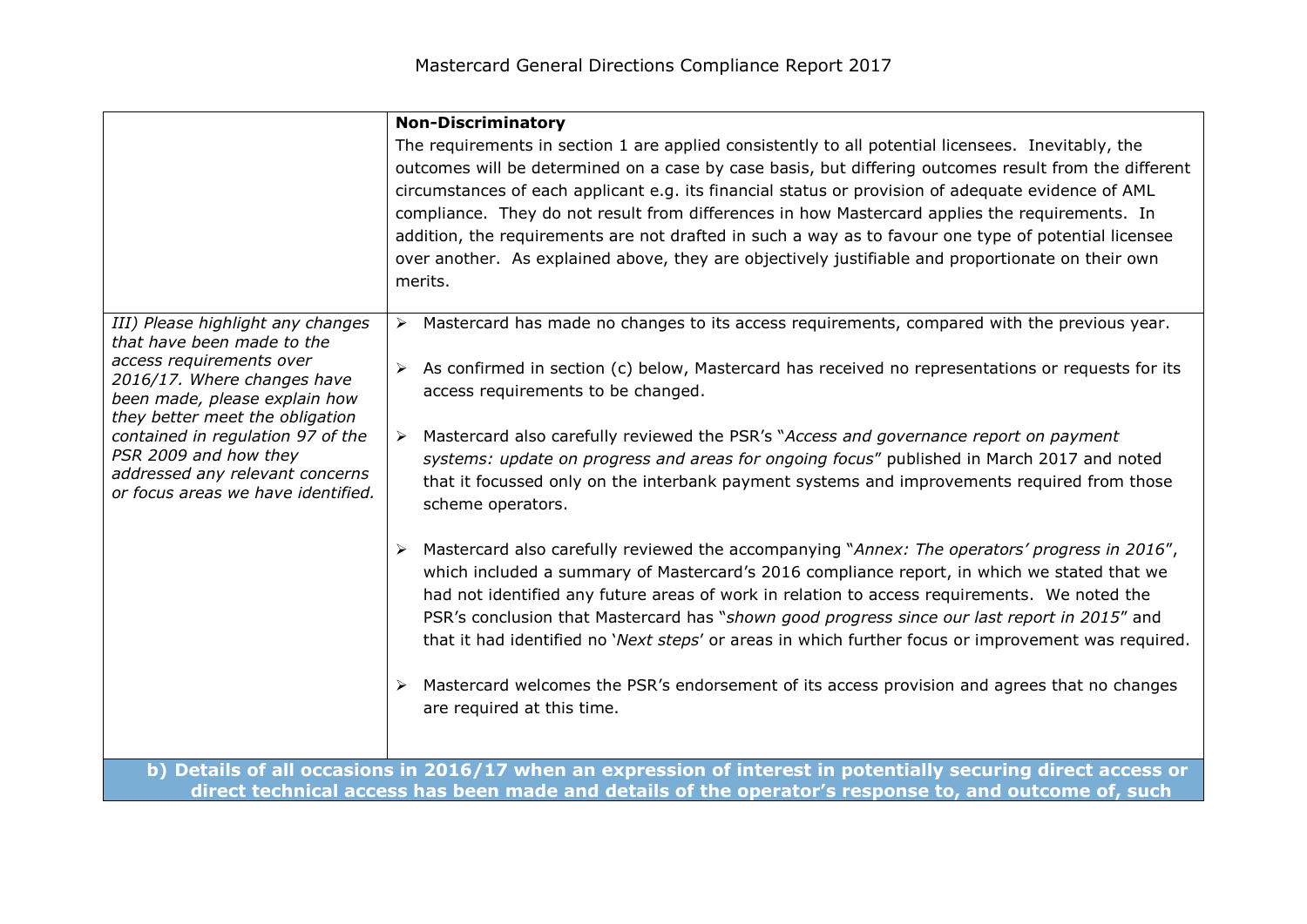|                                                                            |                                                                                                                                                                                                 | expression of interest.                                                                                                                                                                                                                                                                                                                                                                                                                                                                                                                                                                                                                                                                                                                                                                                                                                                                                                                                                                                                                                                                                                |                                                                                                                               |                                                                                                                                 |
|----------------------------------------------------------------------------|-------------------------------------------------------------------------------------------------------------------------------------------------------------------------------------------------|------------------------------------------------------------------------------------------------------------------------------------------------------------------------------------------------------------------------------------------------------------------------------------------------------------------------------------------------------------------------------------------------------------------------------------------------------------------------------------------------------------------------------------------------------------------------------------------------------------------------------------------------------------------------------------------------------------------------------------------------------------------------------------------------------------------------------------------------------------------------------------------------------------------------------------------------------------------------------------------------------------------------------------------------------------------------------------------------------------------------|-------------------------------------------------------------------------------------------------------------------------------|---------------------------------------------------------------------------------------------------------------------------------|
| I) Information for publication on<br>new members and demand for<br>access. | Complete the following table. Data should be correct as at 30 September 2017.<br>➤<br>➤                                                                                                         | the PSR. Rather, the first stage in the process is for the customer to request access to the 'New<br>Customer Onboarding' tool. Following such a request, Mastercard takes 1-3 business days to<br>create an 'NCO Work Object', which is the first stage in the process which Mastercard tracks.<br>Following creation of the 'NCO Work Object' on its system, Mastercard takes a further 2-3<br>business days to grant the customer access to that 'NCO Work Object' i.e. to the onboarding tool.<br>Therefore a customer will typically receive access to Mastercard's system (in order to submit a<br>licence application) within a week of requesting it.<br>The next stage in the process is for the customer actually to submit the application. Mastercard<br>has no control over how long a customer may decide to wait until submitting an application.<br>Some do so within a few days, whilst others might put it on hold for several months.<br>On receipt of an application, Mastercard will carefully consider it according to its rules, following<br>which process a license is almost always granted. |                                                                                                                               | Mastercard does not monitor or receive formal expressions of interest in the manner envisaged by                                |
|                                                                            | <b>Expressions of interest</b><br>$\triangleright$ As explained,<br>Mastercard does<br>not monitor or<br>receive formal<br>expressions of<br>interest in the<br>manner envisaged<br>by the PSR. | Signed letters of intent<br>Mastercard does<br>$\blacktriangleright$<br>not provide letters<br>of intent, but at 30<br>September it had 1<br>outstanding<br>application from a<br>potential direct<br>participant, which it<br>was reviewing. In<br>addition, it had<br>granted access to<br>its 'New Customer                                                                                                                                                                                                                                                                                                                                                                                                                                                                                                                                                                                                                                                                                                                                                                                                         | New members during<br>reporting period<br>$\triangleright$ Mastercard has<br>approved 19<br>applications during<br>the period | No. of participants<br>Mastercard had a<br>$\blacktriangleright$<br>total of 103 direct<br>participants on 30<br>September 2017 |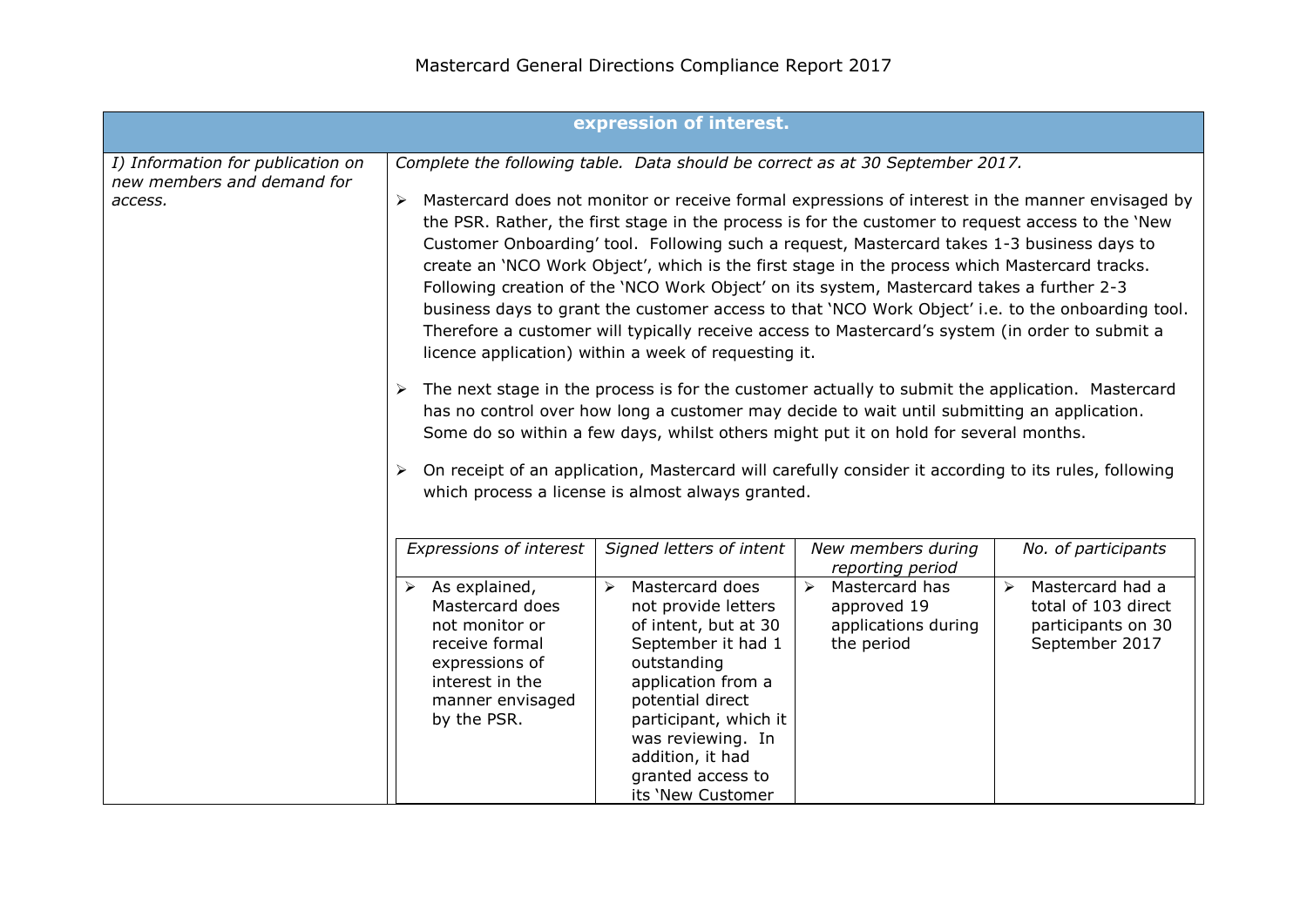|                                                                                                                                                                                                                                                                   | Onboarding' tool to<br>a further 4<br>potential direct<br>participants, which<br>had not yet<br>submitted<br>applications                                                                                               |
|-------------------------------------------------------------------------------------------------------------------------------------------------------------------------------------------------------------------------------------------------------------------|-------------------------------------------------------------------------------------------------------------------------------------------------------------------------------------------------------------------------|
| II) Confidential information on<br>demand for access.                                                                                                                                                                                                             | Please complete the table at confidential annex 1. This information will not be published.<br>We have amended the headings in the table in order more accurately to reflect Mastercard processes,<br>as outlined above. |
| Details of all occasions in 2016/17 when an enquiry or objection regarding potential changes to the<br>$\mathbf{c}$<br>access requirements has been made to the operator and details of the operator's response to, and<br>outcome of, such enquiry or objection. |                                                                                                                                                                                                                         |
| I) Number of enquires made to<br>change access requirements                                                                                                                                                                                                       | Mastercard has not received any enquiries to change its access requirements.<br>$\triangleright$                                                                                                                        |
| II) Please provide a general<br>explanation of the process that is<br>followed to deal with these<br>enquires.                                                                                                                                                    | N/A<br>$\blacktriangleright$                                                                                                                                                                                            |
| III) Number of objections made<br>to any proposed changes.                                                                                                                                                                                                        | For reasons further explained in section (e), Mastercard has not proposed any changes its access<br>➤<br>requirements and therefore no such objections have been received.                                              |
| IV) Please provide a general<br>explanation of the process that is<br>followed to deal with these<br>objections.                                                                                                                                                  | $\triangleright$ N/A                                                                                                                                                                                                    |
| V) Confidential information on<br>enquiries and objections.                                                                                                                                                                                                       | Please complete the table at confidential annex 2. This information will not be published.<br>Mastercard has not received any enquiries or objections regarding potential changes to its access<br>requirements.        |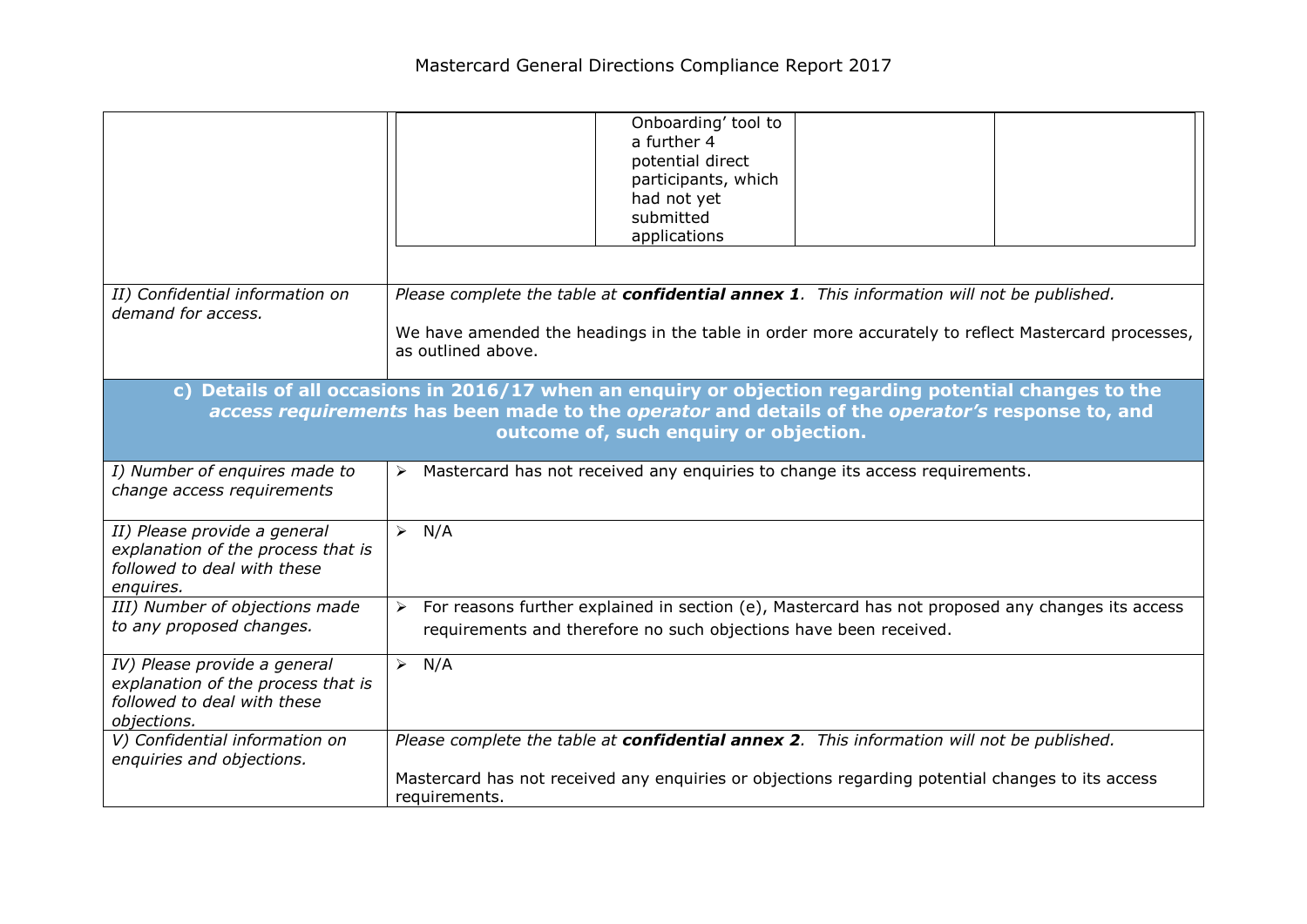|                                                                                                               | d) Details of all occasions in 2016/17 when the operator has engaged with, and considered, the views of<br>payment service providers and other interested parties on the operation and effectiveness of its access<br>requirements.                                                                                                                                                                                                                                                                                                                                                                                                                                                                                                                                  |
|---------------------------------------------------------------------------------------------------------------|----------------------------------------------------------------------------------------------------------------------------------------------------------------------------------------------------------------------------------------------------------------------------------------------------------------------------------------------------------------------------------------------------------------------------------------------------------------------------------------------------------------------------------------------------------------------------------------------------------------------------------------------------------------------------------------------------------------------------------------------------------------------|
| I) Please provide a general<br>explanation of the process you<br>follow to engage with interested<br>parties. | Mastercard's UK business is deliberately structured entirely around engaging with customers and<br>responding to any issues or concerns which they may raise. The vast majority of staff employed by<br>the UK business are directly engaged in account management roles, interacting with customers on a<br>very regular (if not daily) basis. It is their job to have an acute sense and understanding of their<br>customers' needs and expectations and to be extremely responsive to any issues or concerns which<br>arise.                                                                                                                                                                                                                                      |
|                                                                                                               | In addition to this highly developed account management function, Mastercard engages with its<br>customers in a wide variety of other fora including:-                                                                                                                                                                                                                                                                                                                                                                                                                                                                                                                                                                                                               |
|                                                                                                               | PSR Panel and Payments Strategy Forum - Mastercard is a member of/closely involved in the<br>work of these groups, engaging on a variety of issues including access<br>UK Finance (previously UK Cards Association) - Mastercard meets regularly with UK<br>$\bullet$<br>Finance/UK Cards, attends some working groups and maintains a close relationship with them<br>on a wide range of issues, impacting its issuing and acquiring members<br>Acquirers Forum - Mastercard has engaged with the Acquirers Forum, established during<br>2016, although we understand it currently to be an informal<br>British Retail Consortium - Mastercard is developing a positive relationship with the BRC and<br>has attended meetings of the Payments Policy working group |
|                                                                                                               | Quarterly Business Reviews - detailed customer meetings typically attended by a range of<br>representatives from both Mastercard and the customer, at which a wide range of issues are<br>raised and discussed<br>Customer events - Mastercard hosts a number of events from larger conferences to smaller<br>rountables at which it engages with it customers on a variety of issues<br>Industry engagement - led primarily by the Market Development team, Mastercard attends a                                                                                                                                                                                                                                                                                    |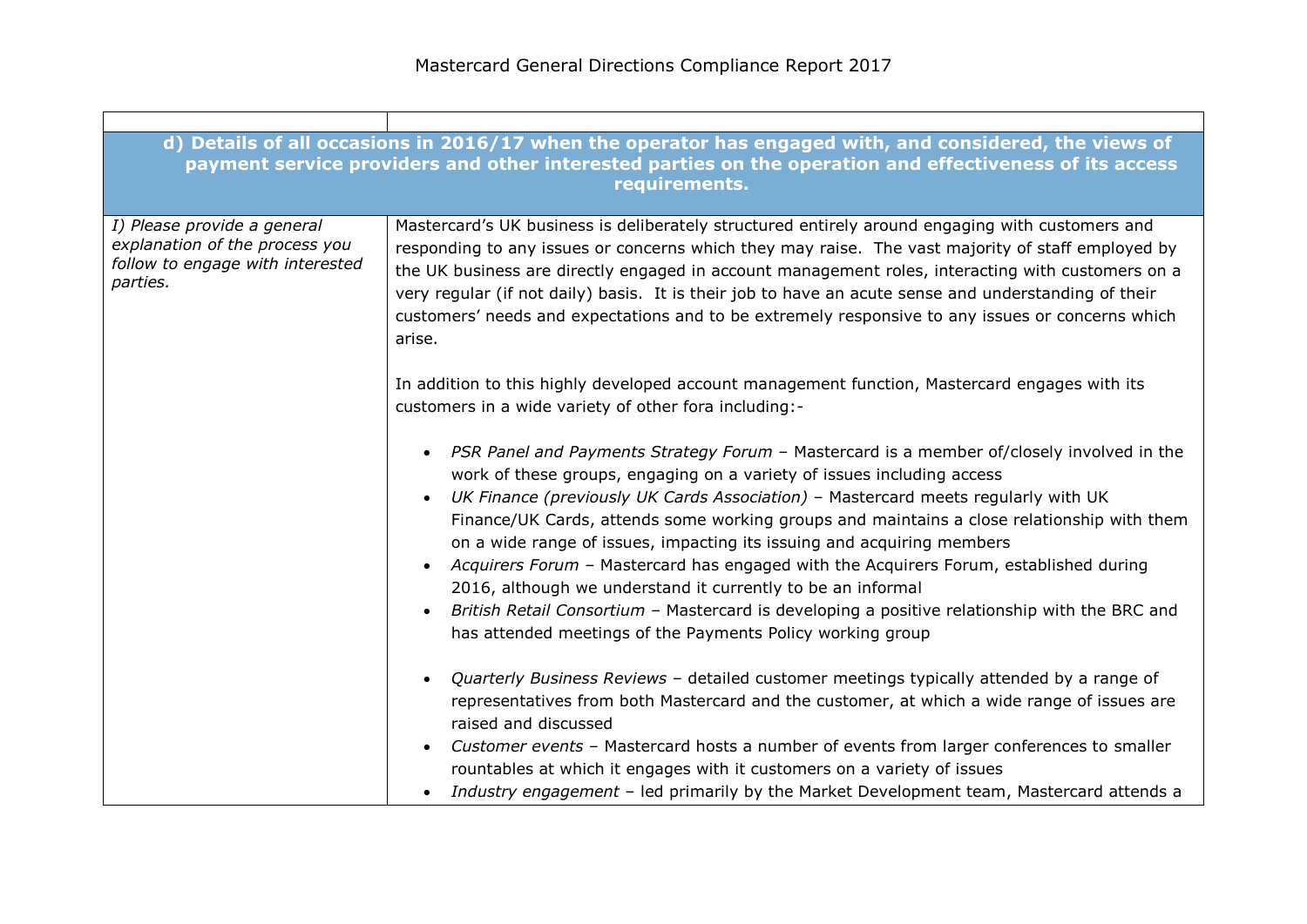|                                                                    | plethora of industry events at which a wide range of issues are raised                                                                                                                                                                                                                                                                                                                                                                                                                                                                                          |
|--------------------------------------------------------------------|-----------------------------------------------------------------------------------------------------------------------------------------------------------------------------------------------------------------------------------------------------------------------------------------------------------------------------------------------------------------------------------------------------------------------------------------------------------------------------------------------------------------------------------------------------------------|
|                                                                    | Mastercard maintains dedicated UK-based regulatory staff who attend and engage in all of the above,<br>in order to hear from customers directly. This ensures that any customer concerns related to access<br>or other regulatory matters can be effectively identified, monitored and escalated accordingly.                                                                                                                                                                                                                                                   |
|                                                                    |                                                                                                                                                                                                                                                                                                                                                                                                                                                                                                                                                                 |
|                                                                    | In terms of the specifics of the access and licensing process itself, Mastercard engages very directly<br>with potential licensees throughout that process. As can be seen in the responses to section (b), the<br>number of licence applications which Mastercard receives is reasonably limited and therefore each<br>application can be carefully considered and each applicant directly engaged from start to finish. It is<br>straightforward for any applicant to get in touch and make representations to Mastercard at any point<br>during the process. |
|                                                                    | As referred to in response to section (c) above, Mastercard has not received any objections to its<br>access requirements or licensing process. This is unsurprising as the process is both limited and<br>straightforward for potential licensees, on average takes just 8-10 weeks for a typical application<br>leading to a licence being granted in the vast majority of cases.                                                                                                                                                                             |
|                                                                    | Therefore although Mastercard has not undertaken any formal surveys or research regarding its<br>licensing process, it has a very good understanding of how effectively it operates for potential<br>licensees and whether they encounter substantive difficulties at any stage. It is clear to Mastercard<br>that that is not the case and that for applicants which are able to provide the (limited and necessary)<br>information and documentation required, the process proceeds extremely smoothly.                                                       |
|                                                                    | Once licensees are onboard and operational, they enter into Mastercard's extensive account<br>management process described above, which is extremely receptive and responsive to any issues or<br>objections which they may raise on any matter.                                                                                                                                                                                                                                                                                                                |
| II) Confidential information on<br>views expressed relating to the | Please complete the table at confidential annex 3. This information will not be published.                                                                                                                                                                                                                                                                                                                                                                                                                                                                      |
| operation and effectiveness of the                                 | Mastercard has not received any views relating to the operation and effectiveness of the access                                                                                                                                                                                                                                                                                                                                                                                                                                                                 |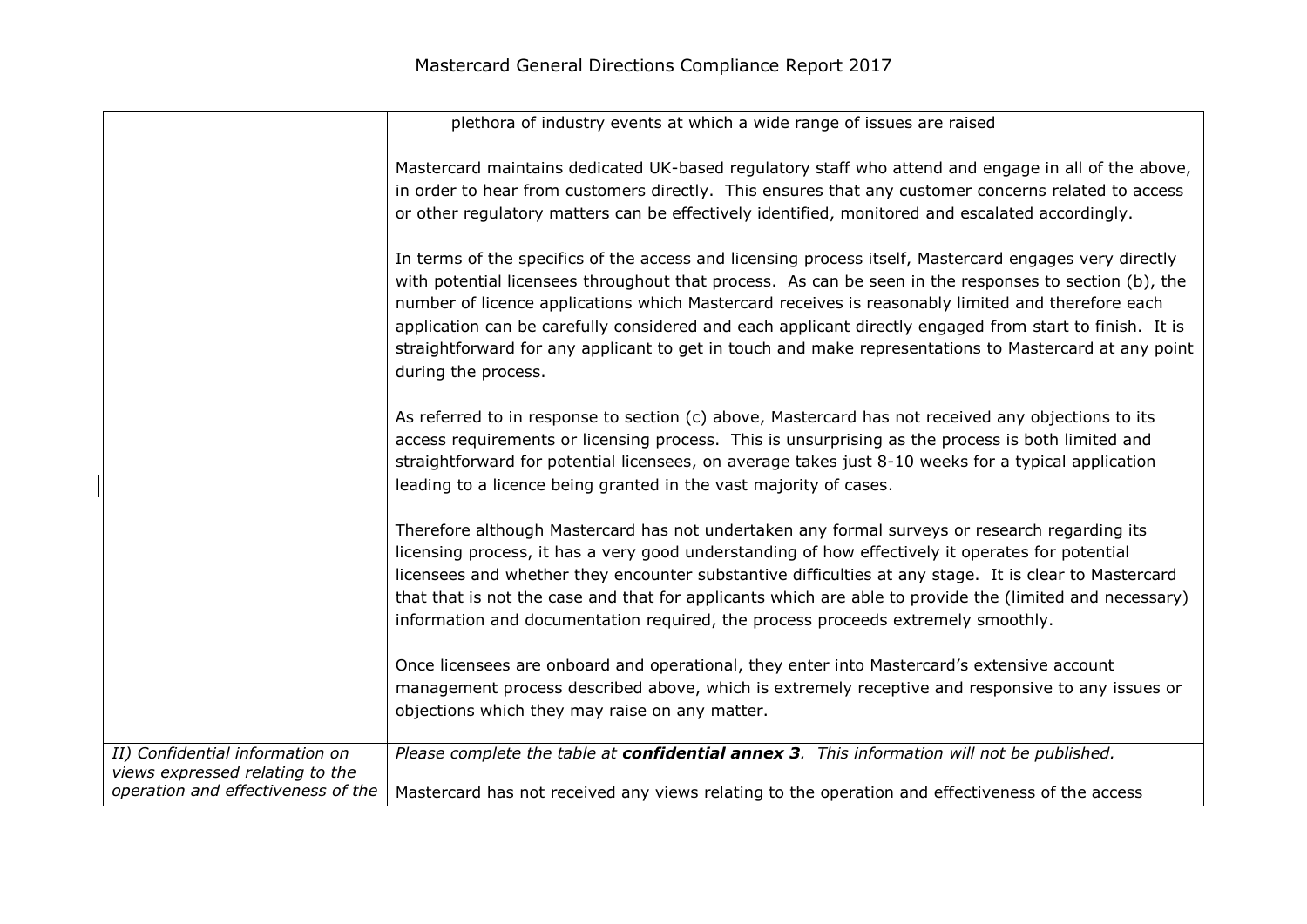| access requirements.                                                                                                                                                                                                                                                                                                                                                                      | requirements.                                                                                                                                                                                                                                                                                                                                                                                                                                                                                                                                                                                                                                                                                                                                                                                                                         |
|-------------------------------------------------------------------------------------------------------------------------------------------------------------------------------------------------------------------------------------------------------------------------------------------------------------------------------------------------------------------------------------------|---------------------------------------------------------------------------------------------------------------------------------------------------------------------------------------------------------------------------------------------------------------------------------------------------------------------------------------------------------------------------------------------------------------------------------------------------------------------------------------------------------------------------------------------------------------------------------------------------------------------------------------------------------------------------------------------------------------------------------------------------------------------------------------------------------------------------------------|
| e) Details of any anticipated operator review, or engagement with payment service providers and other<br>interested parties, that the operator plans to take over the following 12-month period in relation to its<br>access requirements.                                                                                                                                                |                                                                                                                                                                                                                                                                                                                                                                                                                                                                                                                                                                                                                                                                                                                                                                                                                                       |
| I) If you have work on-going<br>reviewing your access<br>requirements please include a<br>description of that work. You<br>should explain the aim of the<br>work (and how it related to the<br>GD2 obligation), the progress<br>that has been made to date, the<br>way in which stakeholders have<br>informed the work and the<br>expected completion date.                               | As outlined in section (a), Mastercard believes that its access requirements are entirely compliant<br>with regulation 97 of the Payment Services Regulations 2009.<br>As further explained, Mastercard carefully reviewed PSR's "Access and governance report on payment<br>systems: update on progress and areas for ongoing focus" and its accompanying Annex, published in<br>March 2017 and noted the PSR's conclusion that Mastercard has "shown good progress since our last<br>report in 2015" and that it had identified no 'Next steps' or areas in which further focus or<br>improvement was required.<br>As outlined in section (c), Mastercard has not received any objections to its licensing process.<br>For all of these reasons, Mastercard is not currently undertaking any changes to its access<br>requirements. |
| II) If you are <b>planning</b> to review<br>your access requirements in the<br>next 12 months please include a<br>description of the planned work.<br>You should explain the aim of the<br>work (and how it related to the<br>GD2 obligation), the way in which<br>stakeholders will be engaged in<br>the work, the planned stages of<br>the project and the expected<br>completion date. | For all of the reasons outlined above, Mastercard is not currently planning to amend its access<br>requirements during the next 12 months. However, access issues are continually kept under review<br>and we therefore welcome comments which the PSR may have in that regard, specifically in relation<br>to any areas of non-compliance with regulation 97 of the Payment Services Regulations 2009.                                                                                                                                                                                                                                                                                                                                                                                                                               |